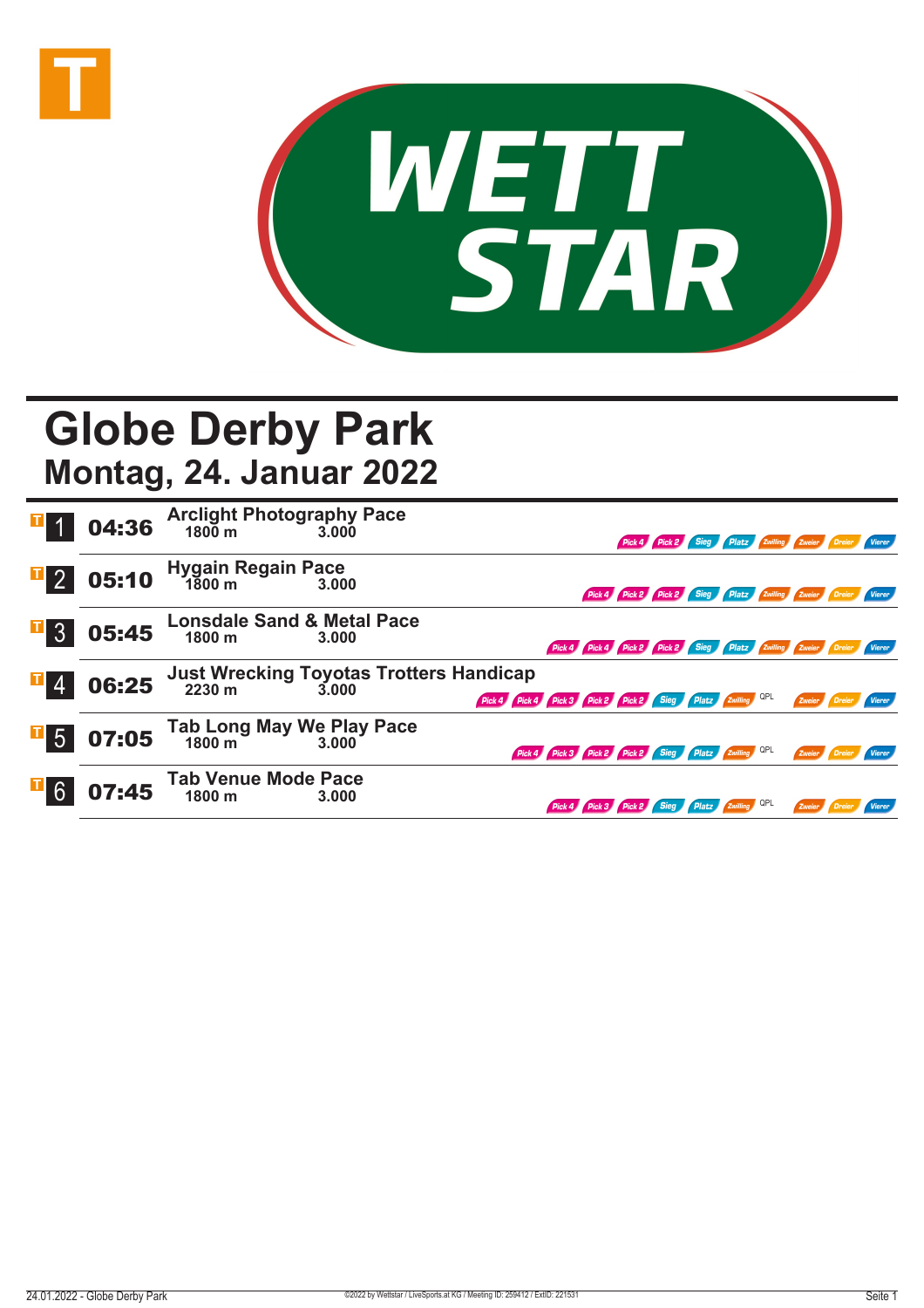| 24.01.2022 - Globe Derby Park                                                                                                                                  |                                                              |                                                                                                 |                                                                                                       | Rennen#8                                                                                                                 |                                                                                                            |                                                                                                                                                |                                     |                                                                                                        |                            | Seite 2 |
|----------------------------------------------------------------------------------------------------------------------------------------------------------------|--------------------------------------------------------------|-------------------------------------------------------------------------------------------------|-------------------------------------------------------------------------------------------------------|--------------------------------------------------------------------------------------------------------------------------|------------------------------------------------------------------------------------------------------------|------------------------------------------------------------------------------------------------------------------------------------------------|-------------------------------------|--------------------------------------------------------------------------------------------------------|----------------------------|---------|
| <b>WANN STARTET IHR PFERD</b>                                                                                                                                  |                                                              |                                                                                                 |                                                                                                       |                                                                                                                          |                                                                                                            |                                                                                                                                                |                                     |                                                                                                        |                            |         |
| Arctic Pegasus<br><b>Big Black Betty</b><br><b>Boak</b><br><b>Bravely Done</b><br><b>Caesar Moment</b><br>Captain Thunderbolt<br><b>Cruising Bellew</b><br>Dee | Ellies Image<br><b>Final Round</b><br>Ghent                  | Farasthe Eyecansee<br>Fiftyshadesofhay<br>Golden Jaylet<br>Growlers Last<br>Half Moon Beach     | 4<br>$\overline{2}$                                                                                   | Heseversoclever<br><b>Hilltop Breeze</b><br>Leala<br>Levi Jimmy<br>Mackalan<br>Magical<br>Major West<br>Master Caribbean | 2<br>5<br>3<br>$\overline{2}$<br>$\overline{2}$<br>3<br>6                                                  | Mister Cheese<br>No Ultimatums<br>Ohoka Agent<br>One Night At Themile<br>Our Spitfire<br>Passionate Pursuit<br>Playa Del Carmen<br>Rocknroosta | 3<br>3<br>6<br>6<br>4<br>3          | Rosiano<br>Semiramide<br>Sinartra<br>Soho Bob<br>Speak Easy<br>Spring Delight<br>Startup<br>Sutter Man | 6                          | 2       |
| <b>WANN STARTET IHR JOCKEY / FAHRER</b>                                                                                                                        |                                                              |                                                                                                 |                                                                                                       |                                                                                                                          |                                                                                                            |                                                                                                                                                |                                     |                                                                                                        |                            |         |
| A L Chapman<br>D B Hill<br>G J Pullicino<br>Jason Kittel<br>M A Smith<br>M S B Borg<br>S M Kittel<br>W J Hill                                                  | 3,4<br>1,2,4,5<br>1,2,4,6<br>3<br>1,4,5<br>1,6<br>3<br>2,3,5 |                                                                                                 | A W Martlew<br>D J D Smith<br>G J Rogers<br>Katie Lobb<br>M G Champion<br>R M Hryhorec<br>T J Mcmahon |                                                                                                                          | 3<br>3,4,5<br>6<br>3<br>5<br>$\overline{2}$                                                                | C L Johnson<br>D W Girardi<br>JP Lee<br>L P Ryan<br>M J Whelan<br>S K Pascoe<br>T K Brown                                                      |                                     | 2,4<br>1,5,6<br>6<br>1,4,6<br>5<br>2,5,6<br>4,6                                                        |                            |         |
| <b>WANN STARTET IHR TRAINER</b>                                                                                                                                |                                                              |                                                                                                 |                                                                                                       |                                                                                                                          |                                                                                                            |                                                                                                                                                |                                     |                                                                                                        |                            |         |
| A W Martlew<br>F Pullicino<br>J Russo<br>L C Johnson<br>M J Beasley<br>P J Blackwell<br>Shane Loone<br>W P Gowley                                              | 3<br>1,2,4,5,6<br>1,6<br>2,4<br>1,5<br>5                     | Aaron Bain<br>J E Williams<br>John Olds<br>L P O'neill<br>M J Whelan<br>P J Brown<br>T J Warren |                                                                                                       | 5<br>$\overline{2}$<br>$\overline{2}$<br>5<br>4,6<br>6                                                                   | <b>B N Copeland</b><br>J Neilson<br>K J Routley<br>M G Champion<br>N L Cavallaro<br>R D Caton<br>T R Linke | 6<br>1,3,5<br>1,4<br>3<br>2<br>$\overline{2}$                                                                                                  | D A Smith<br>P C Bain<br>T W Kittel | J R Scaffidi<br>K Pickering<br>M G Harding<br>SPM Pascoe                                               | 3<br>5<br>6<br>5<br>6<br>3 |         |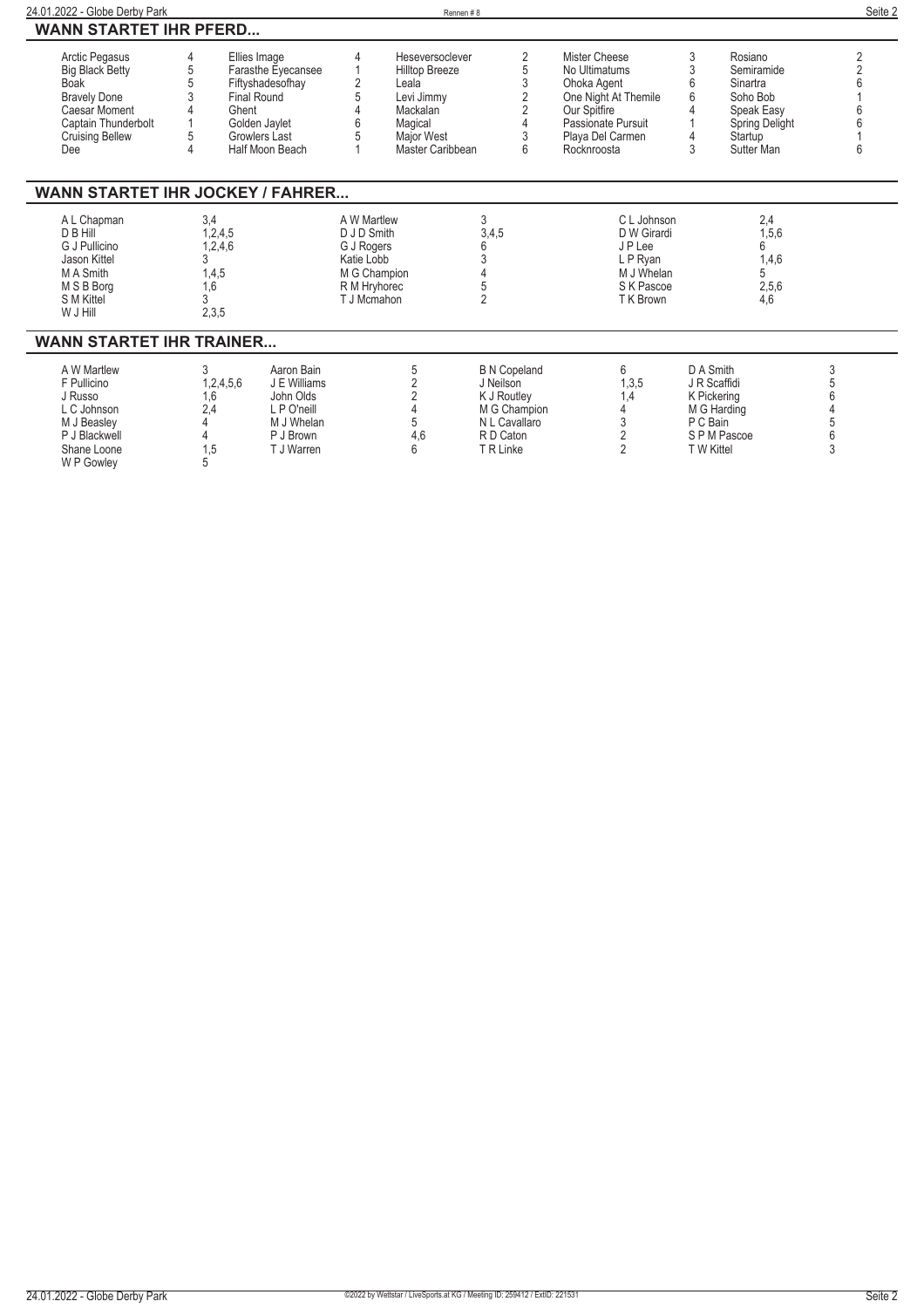| 1800 m<br><b>Arclight Photography Pace</b><br>3.000<br>Rennpreis: 3.000<br>04:36<br>Pick 2 Pick 4<br><b>Sieg</b><br>Zwilling<br><b>Platz</b><br><b>Dreier</b><br><b>Vierer</b><br>Zweier<br><b>Passionate Pursuit</b><br>и<br>6j. S (Courage Under Fire - Passionate Embr<br>Trainer: J Russo<br><b>D W Girardi</b><br>ML: 19,0<br><b>Farasthe Eyecansee</b><br>10j. W (Jeremes Jet - Kates Horizon)<br>$\overline{\mathbf{2}}$<br>Trainer: K J Routley<br>淘<br>L P Ryan<br>ML: 41,0<br><b>Soho Bob</b><br>3<br>4j. W (American Ideal - Paulas On Fire)<br>Trainer: J Neilson<br>D B Hill<br>ML: 245,0<br><b>Startup</b><br>4<br>5j. W (Follow The Stars - Liberty Ann)<br>Trainer: F Pullicino<br>U<br><b>G J Pullicino</b><br>ML: 31,0<br><b>Half Moon Beach</b><br>5<br>9j. W (Gold Dust Beach - Dont Dilly Dally)<br>Trainer: Shane Loone<br>×<br><b>MA Smith</b><br>ML: 37,0<br><b>Captain Thunderbolt</b><br>6<br>8j. W (Panspacificflight - Genuine Art)<br>Trainer: F Pullicino<br>M S B Borg<br>ML: 8,0<br>Ergebnis:<br>Quoten: |                | 24.01.2022 - Globe Derby Park | Rennen #1 | Seite 3 |
|------------------------------------------------------------------------------------------------------------------------------------------------------------------------------------------------------------------------------------------------------------------------------------------------------------------------------------------------------------------------------------------------------------------------------------------------------------------------------------------------------------------------------------------------------------------------------------------------------------------------------------------------------------------------------------------------------------------------------------------------------------------------------------------------------------------------------------------------------------------------------------------------------------------------------------------------------------------------------------------------------------------------------------------|----------------|-------------------------------|-----------|---------|
|                                                                                                                                                                                                                                                                                                                                                                                                                                                                                                                                                                                                                                                                                                                                                                                                                                                                                                                                                                                                                                          | $ \mathsf{T} $ |                               |           |         |
|                                                                                                                                                                                                                                                                                                                                                                                                                                                                                                                                                                                                                                                                                                                                                                                                                                                                                                                                                                                                                                          |                |                               |           |         |
|                                                                                                                                                                                                                                                                                                                                                                                                                                                                                                                                                                                                                                                                                                                                                                                                                                                                                                                                                                                                                                          | 1800           |                               |           |         |
|                                                                                                                                                                                                                                                                                                                                                                                                                                                                                                                                                                                                                                                                                                                                                                                                                                                                                                                                                                                                                                          |                |                               |           |         |
|                                                                                                                                                                                                                                                                                                                                                                                                                                                                                                                                                                                                                                                                                                                                                                                                                                                                                                                                                                                                                                          |                |                               |           |         |
|                                                                                                                                                                                                                                                                                                                                                                                                                                                                                                                                                                                                                                                                                                                                                                                                                                                                                                                                                                                                                                          |                |                               |           |         |
|                                                                                                                                                                                                                                                                                                                                                                                                                                                                                                                                                                                                                                                                                                                                                                                                                                                                                                                                                                                                                                          |                |                               |           |         |
|                                                                                                                                                                                                                                                                                                                                                                                                                                                                                                                                                                                                                                                                                                                                                                                                                                                                                                                                                                                                                                          |                |                               |           |         |
|                                                                                                                                                                                                                                                                                                                                                                                                                                                                                                                                                                                                                                                                                                                                                                                                                                                                                                                                                                                                                                          |                |                               |           |         |
|                                                                                                                                                                                                                                                                                                                                                                                                                                                                                                                                                                                                                                                                                                                                                                                                                                                                                                                                                                                                                                          |                |                               |           |         |
|                                                                                                                                                                                                                                                                                                                                                                                                                                                                                                                                                                                                                                                                                                                                                                                                                                                                                                                                                                                                                                          |                |                               |           |         |
|                                                                                                                                                                                                                                                                                                                                                                                                                                                                                                                                                                                                                                                                                                                                                                                                                                                                                                                                                                                                                                          |                |                               |           |         |
|                                                                                                                                                                                                                                                                                                                                                                                                                                                                                                                                                                                                                                                                                                                                                                                                                                                                                                                                                                                                                                          |                |                               |           |         |
|                                                                                                                                                                                                                                                                                                                                                                                                                                                                                                                                                                                                                                                                                                                                                                                                                                                                                                                                                                                                                                          |                |                               |           |         |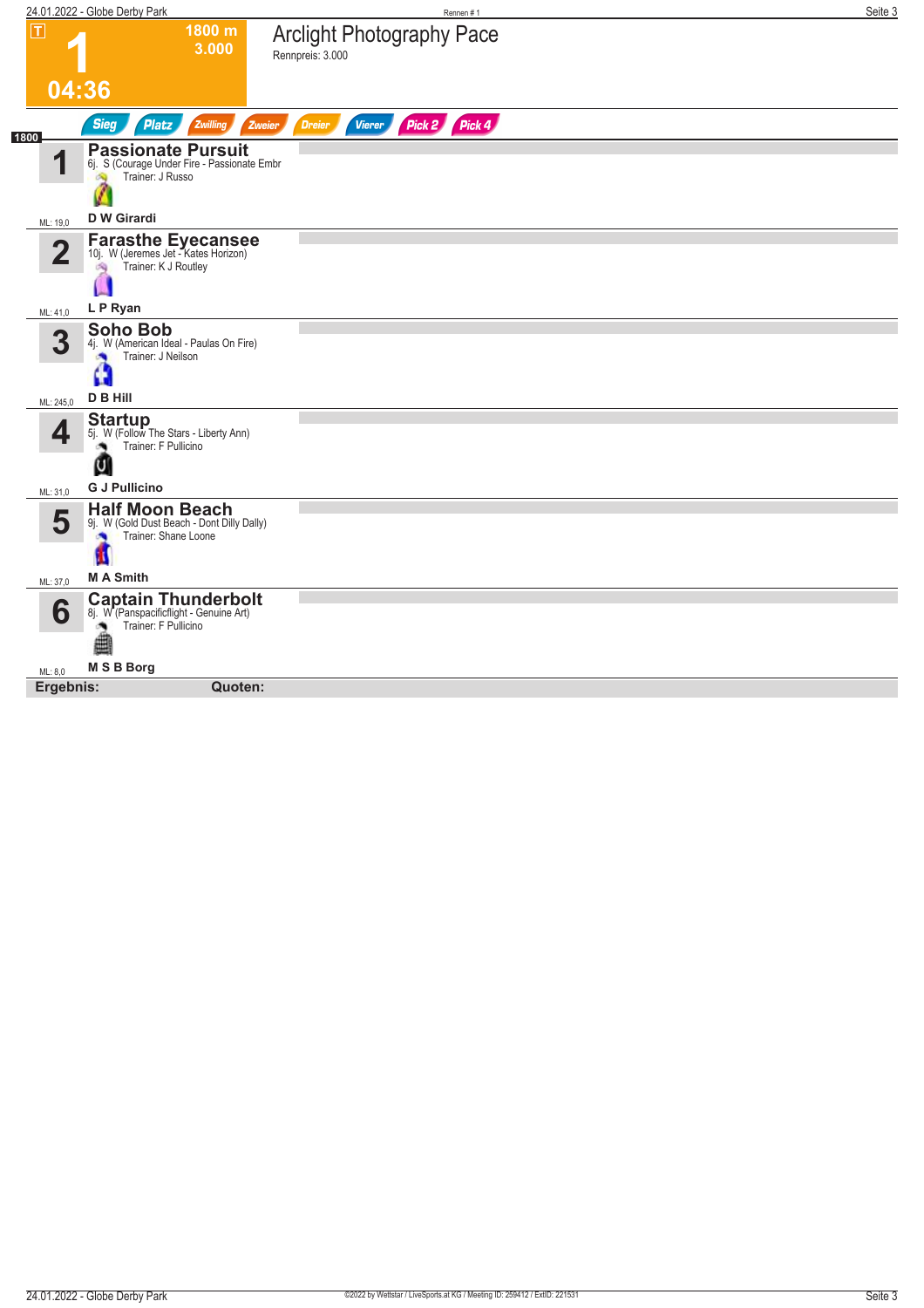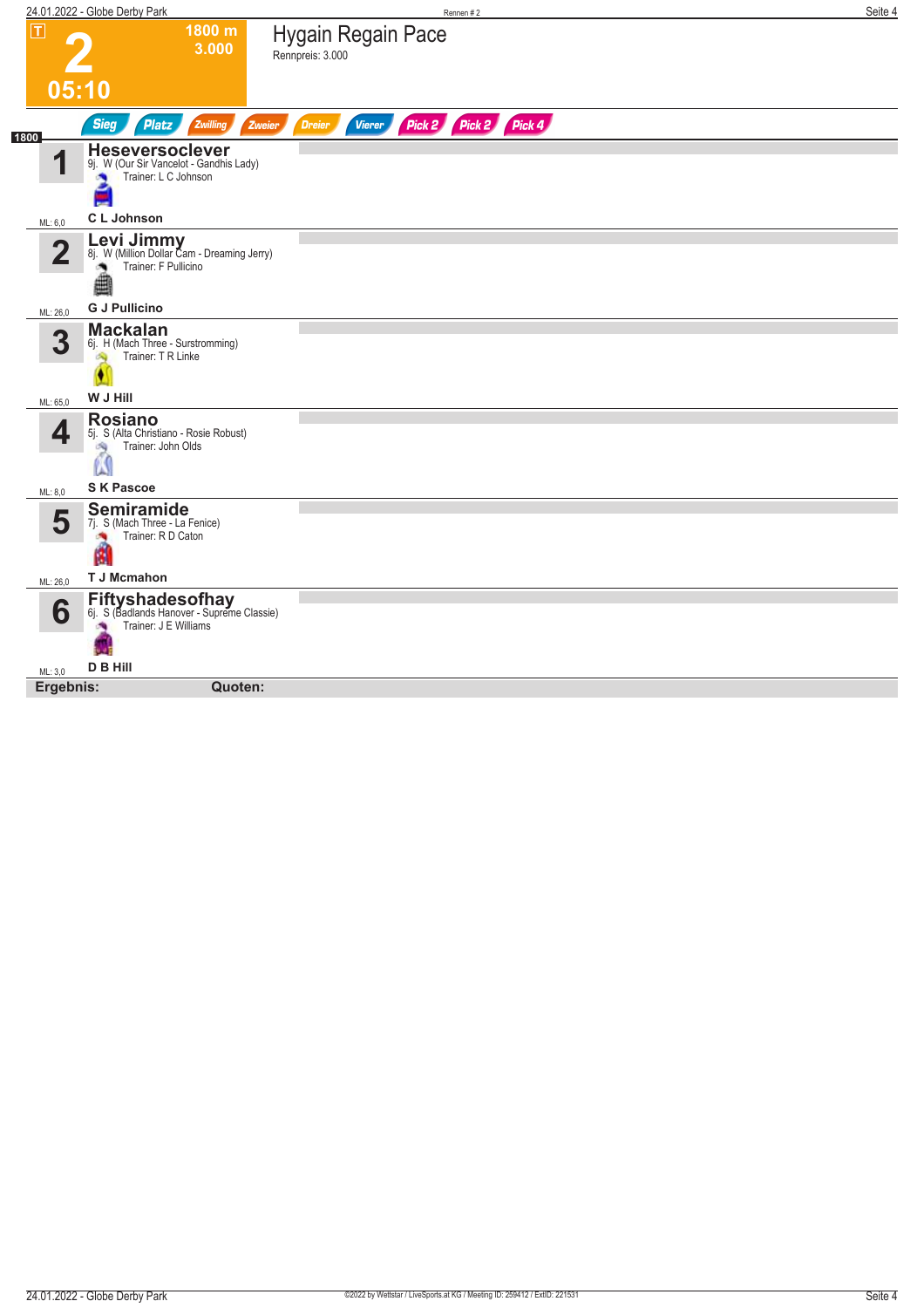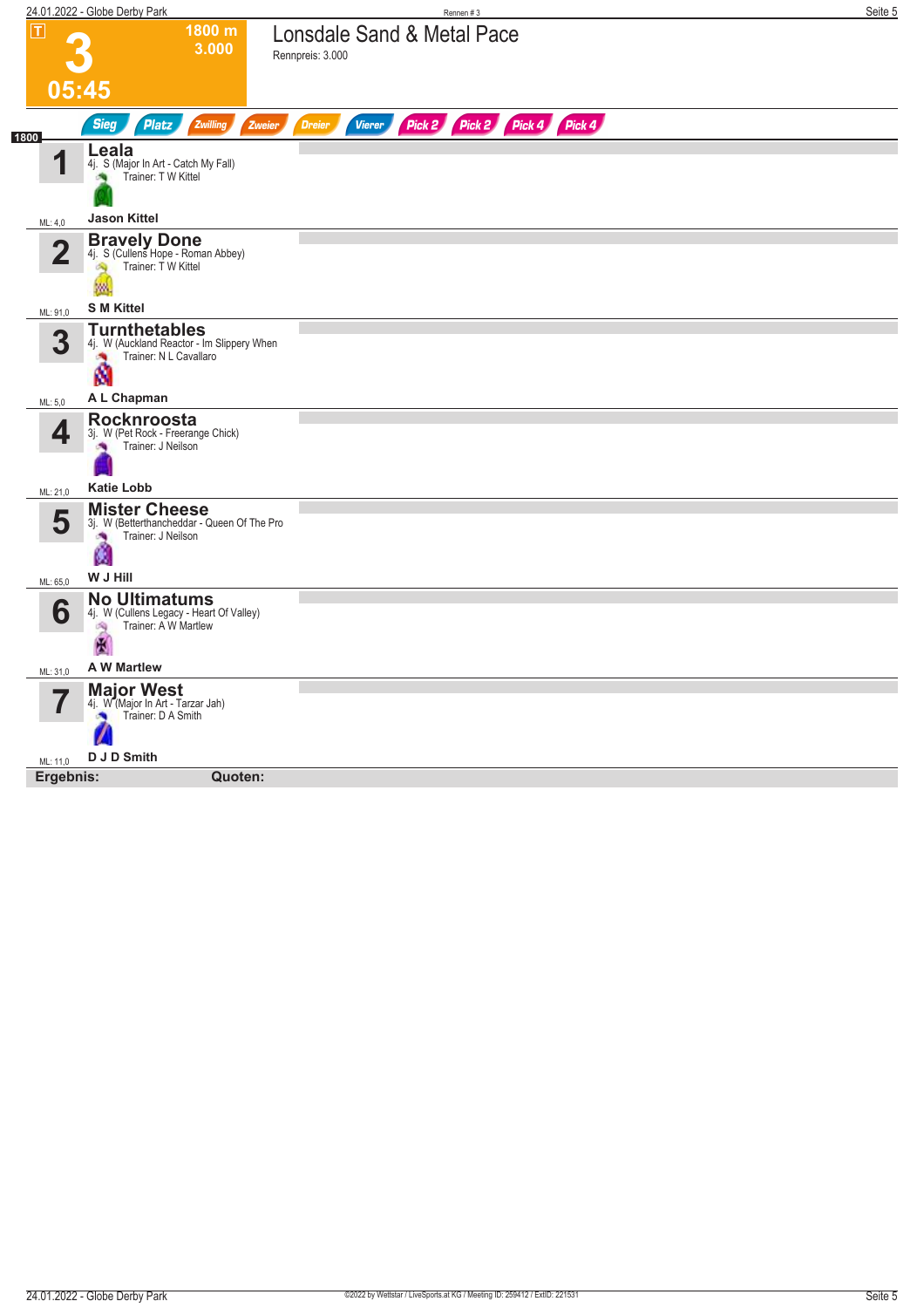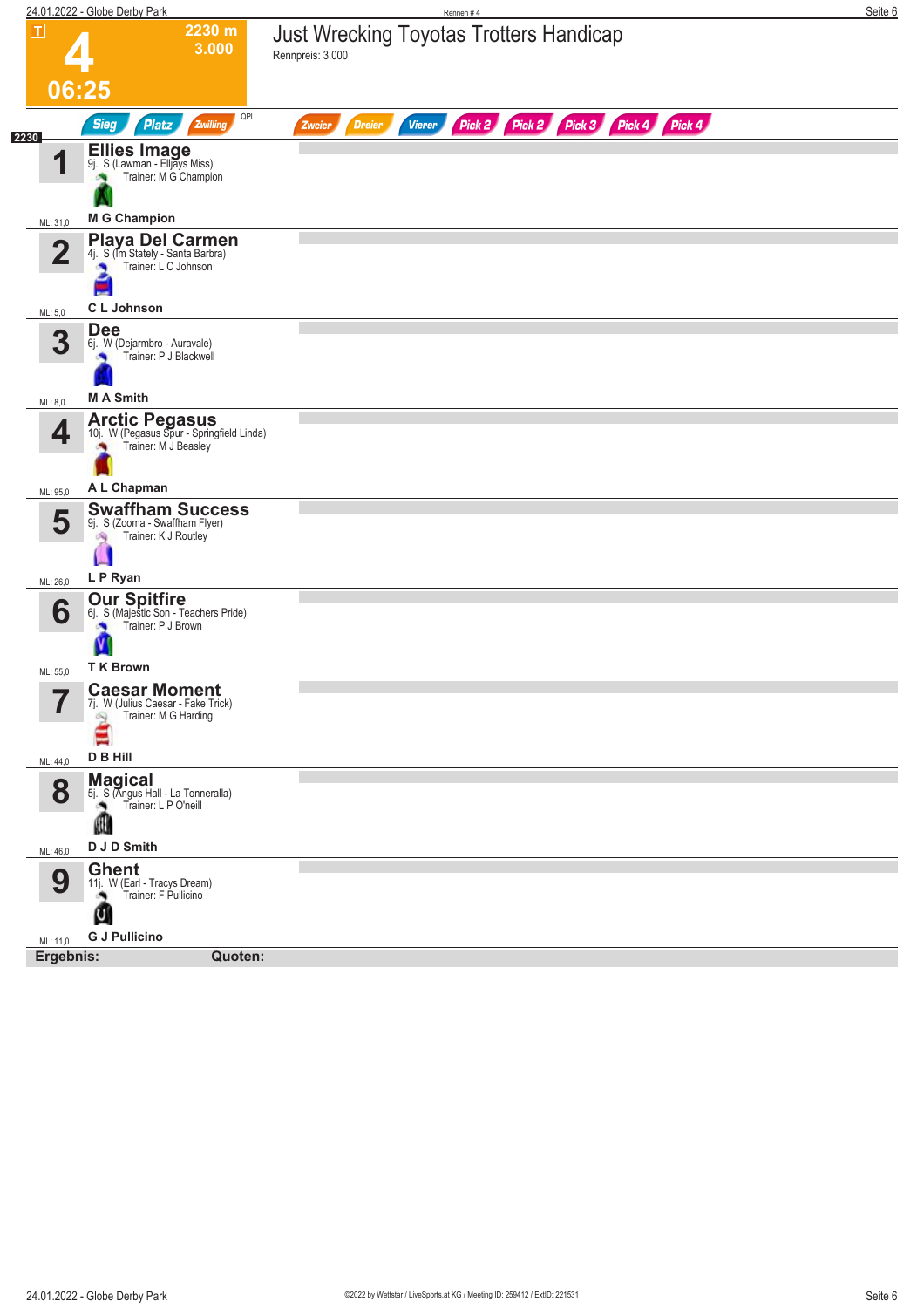